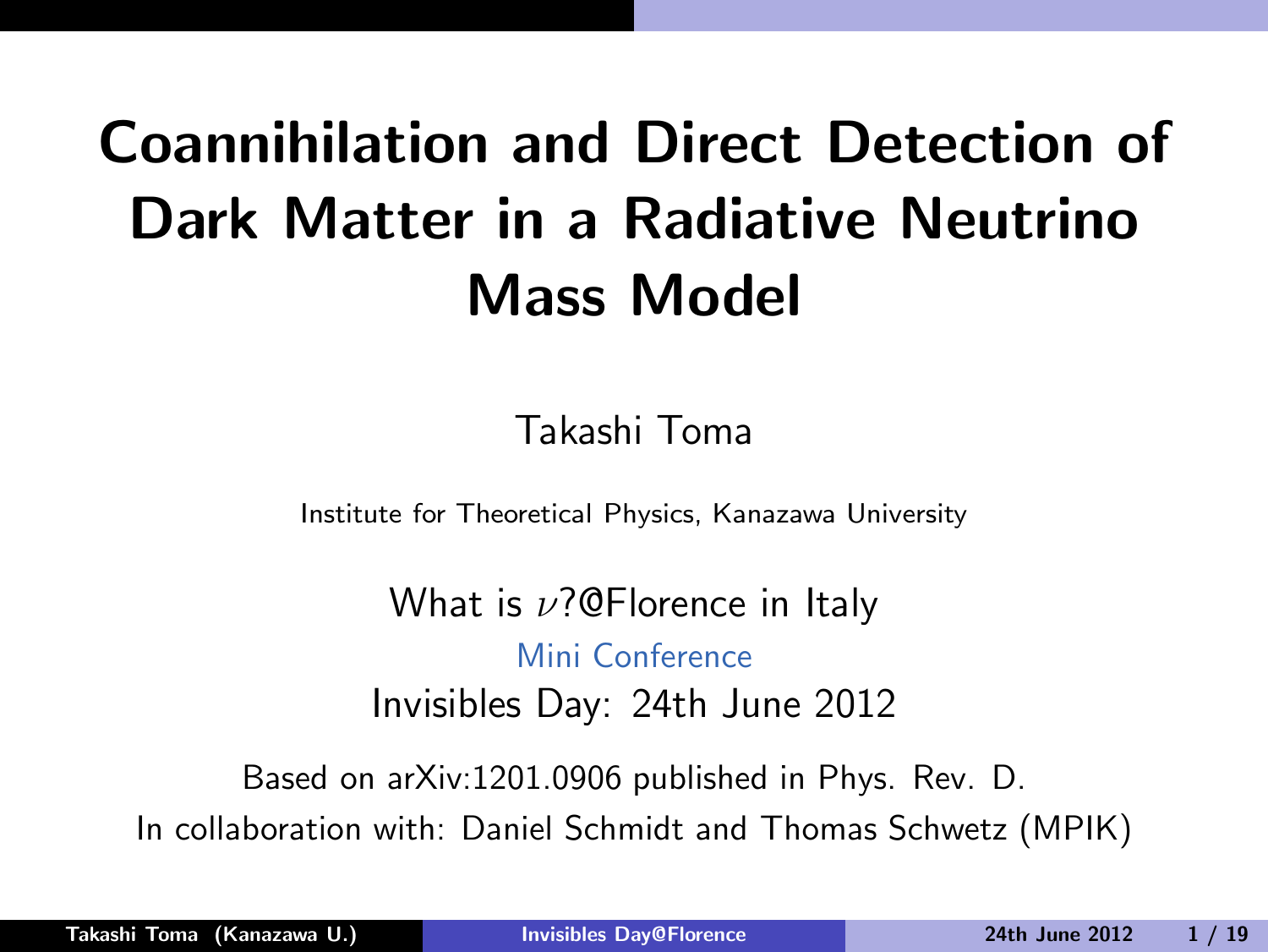### **Outline**

- **1** Introduction
- 2 Radiative Neutrino Mass Models
	- Neutrino Mass and Dark Matter (DM)
- **3 A Concrete Radiative Neutrino Mass Model** 
	- **The Model**
	- Constraints from LFV and DM Relic Abundance
	- Coannihilation Effect of DM
	- Direct Detection of DM
- **4** Summary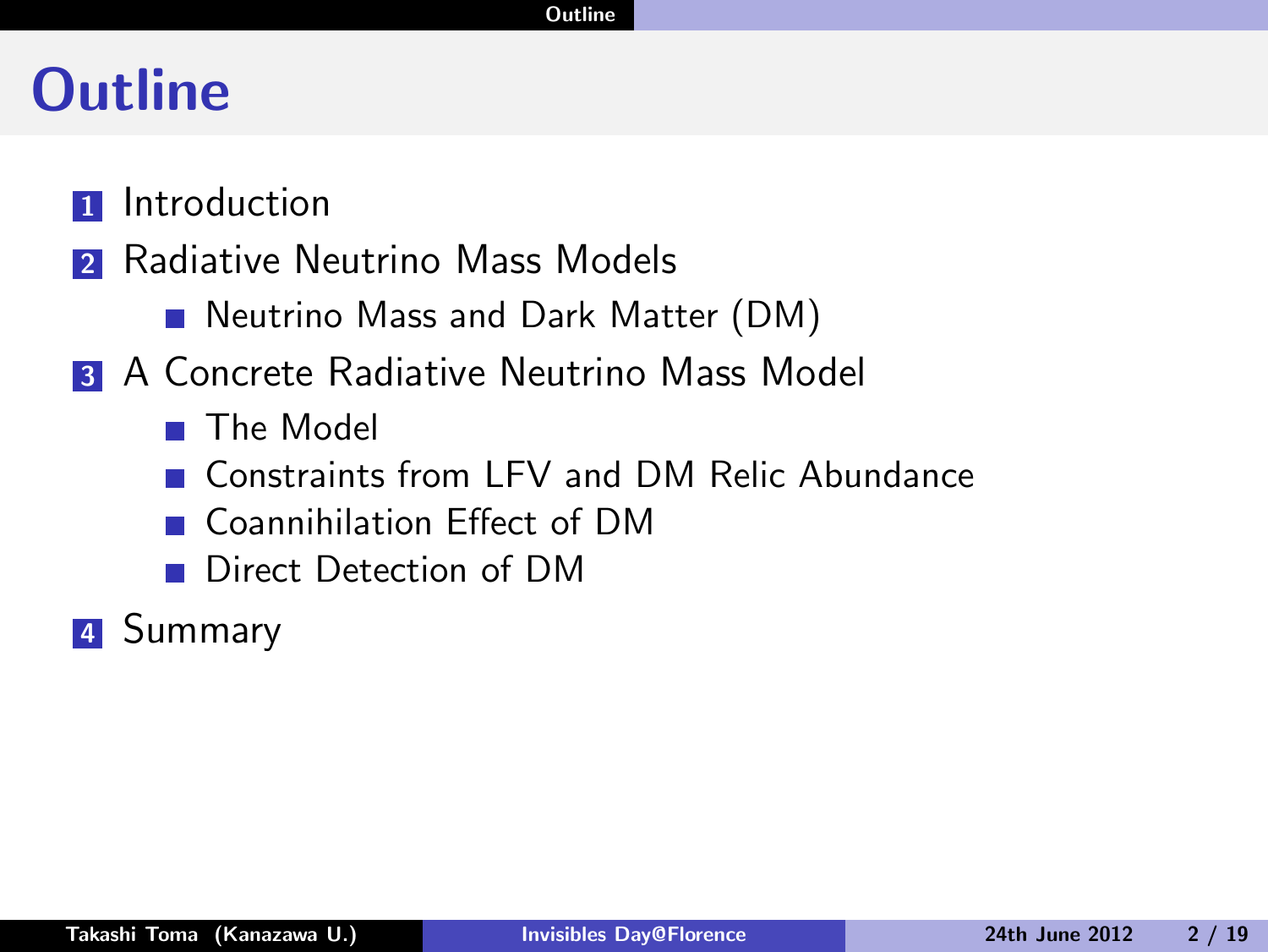#### Introduction

Neutrino mass differences are confirmed by the neutrino oscillations.

$$
\Delta m_{ij}^2 \approx 10^{-3 \,\sim\, -5} \,\,[\text{eV}^2]
$$

**Mixing angles of the PMNS matrix**  $\sin^2\theta_{12}=0.320$ ,  $\sin^2\theta_{23}=0.49$ ,  $\sin^2\theta_{13}=0.026$ .

Neutrinos should be massive.

There are many experimental evidences of DM.

- Rotation curves of spiral galaxy
- CMB observation by WMAP
- Gravitational lensing
- Large scale structure of the universe
- The existence of DM is crucial.



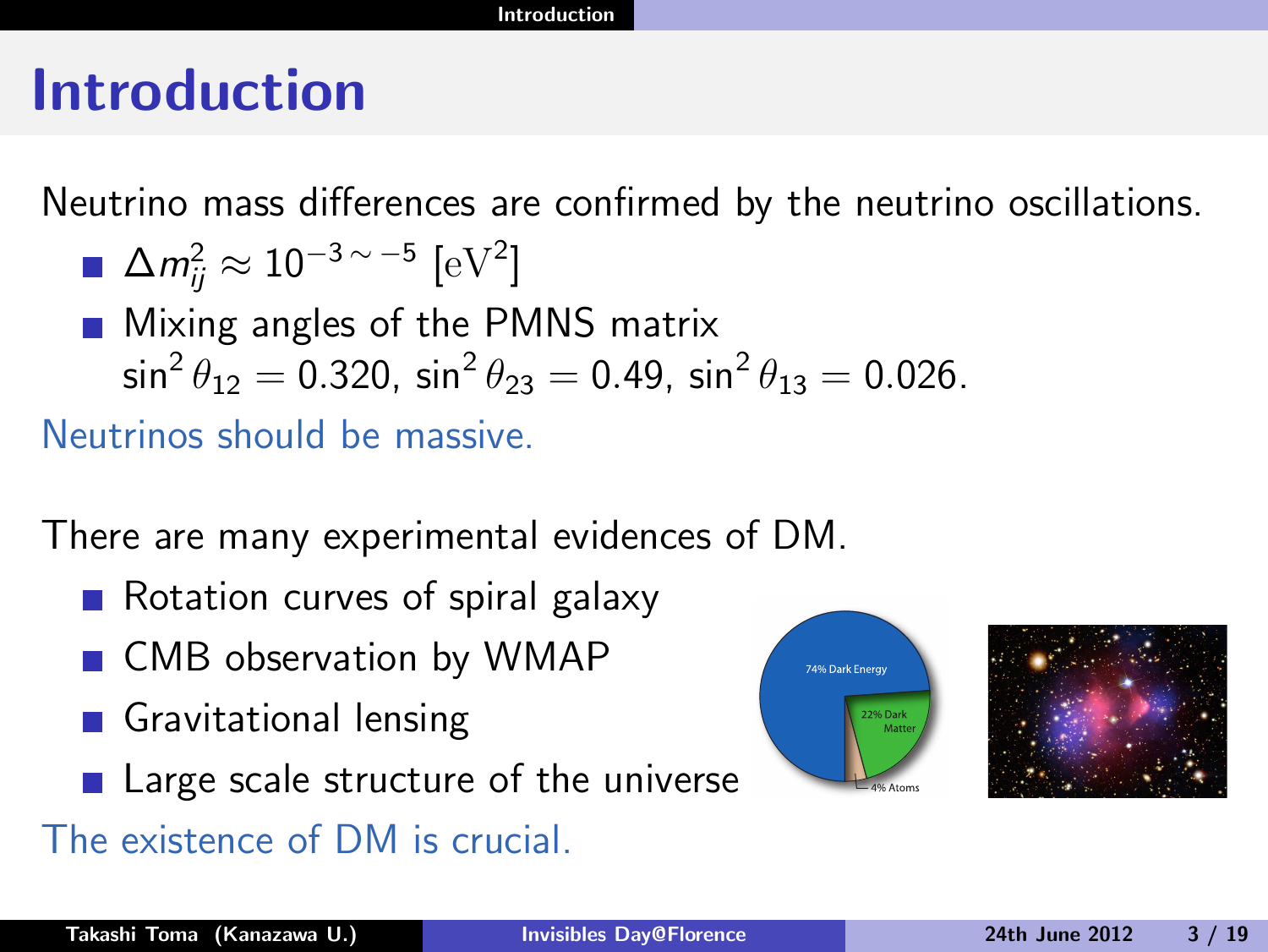# Extensions of the Standard Model

Neutrino mass

■ Seesaw mechanism (Type I, Type II, Type III...) In Type I seesaw  $(m_D \ll M)$ ,

$$
\left(\begin{array}{cc} 0 & m_D \\ m_D^T & M \end{array}\right) \rightarrow m_{\nu} \approx -m_D M^{-1} m_D^T \text{ etc...}
$$

Inverse seesaw mechanism Majorana mass term  $\mu$  (L) is small.  $\rightarrow$   $m_{\nu} \propto \mu$ Typical scale of  $\mu$  is keV.

DM candidate

In order to include DM we have to stabilize a particle.  $\rightarrow \mathbb{Z}_2$  parity

■ Neutralino, Lightest KK Particle, (gravitino, axion) etc..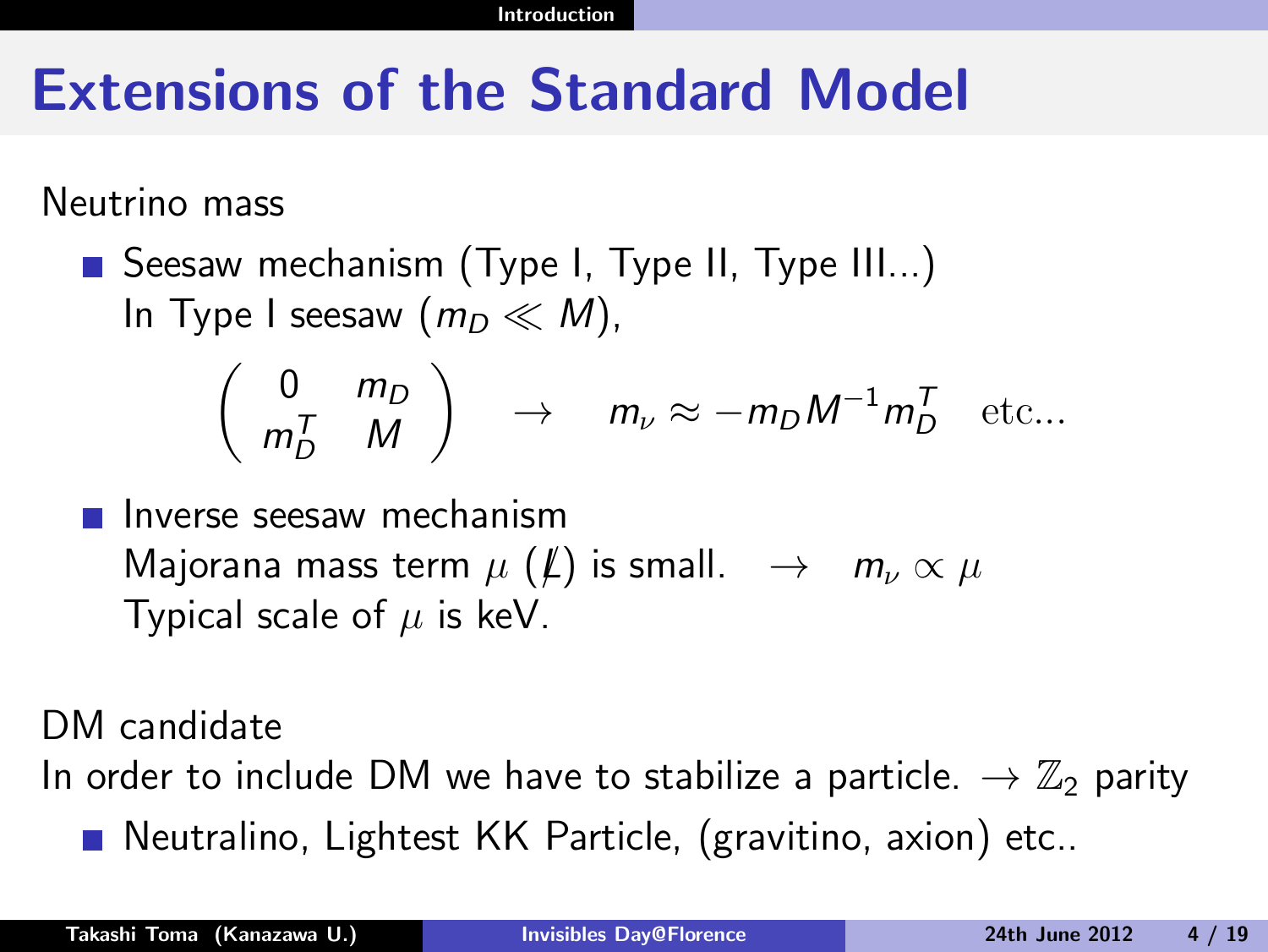# Radiative Neutrino Mass Models

Another possibility  $\rightarrow$  Radiative neutrino mass models Neutrino mass generation is related with the existence of DM.

■ Zee model  $SU(2)_L \mid U(1)_Y$  $\phi_2$  | 2 | 1 h  $+$  1 1 h neutrino mass (1-loop level)  $\bar{\nu}_L$ **■** Ma model  $SU(2)_L$   $U(1)_Y$   $\mathbb{Z}_2$  $\left\| \begin{array}{ccc} 1 & 0 \\ -1 & 0 \end{array} \right\|$  $\eta$  || 2 || 1/2 || −1 neutrino mass (1-loop level)

DM candidates  $(N_1 \text{ or } \eta^0)$ 

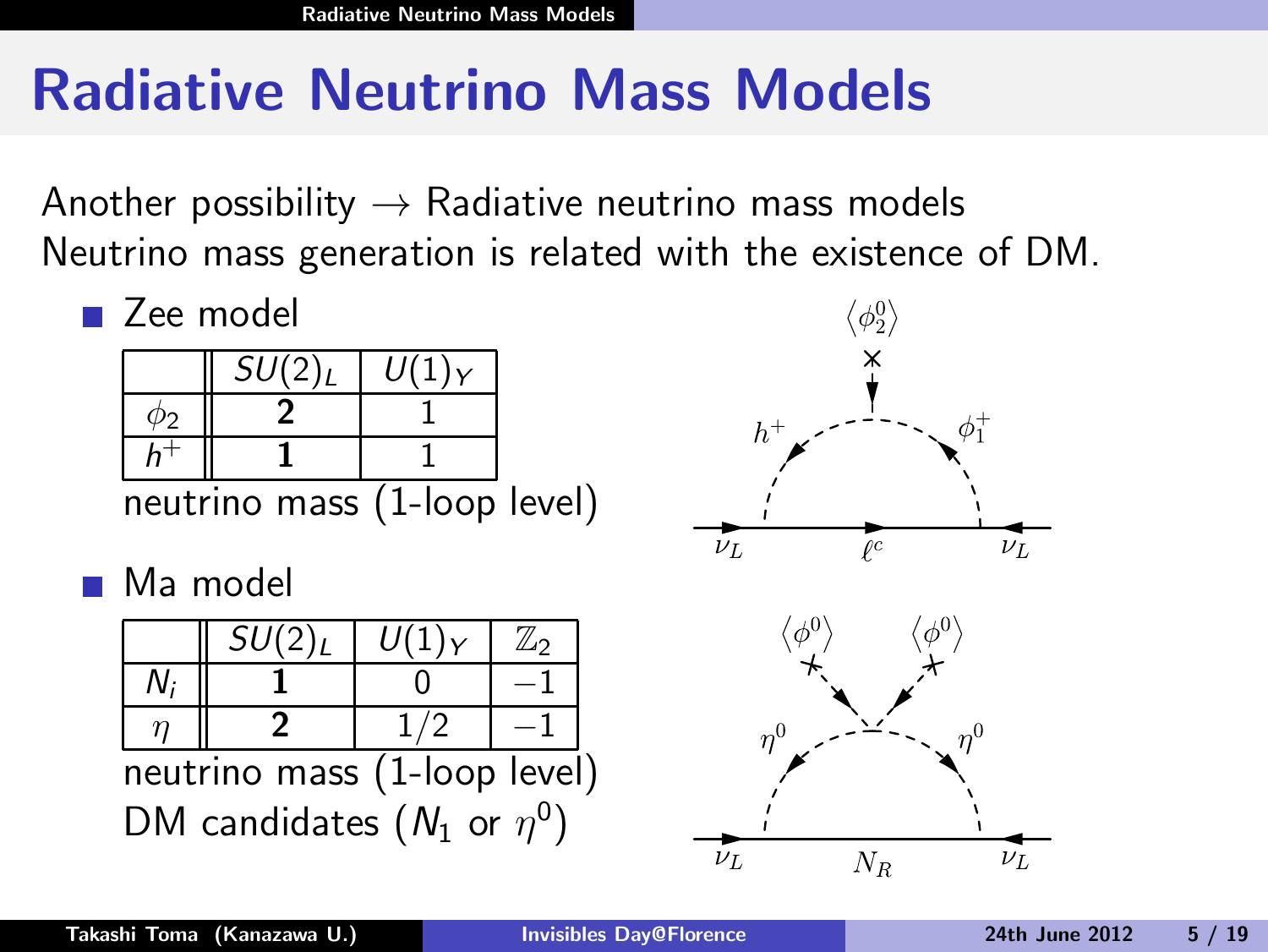### Radiative Neutrino Mass Models

#### ■ Zee-Babu model



#### Krauss-Nasri-Trodden model

|    | SU(2) <sub>L</sub> | IJ     | $\mathbb{Z}_2$ |
|----|--------------------|--------|----------------|
|    |                    |        |                |
|    |                    |        |                |
| ۷p |                    |        |                |
|    |                    | $\sim$ |                |

neutrino mass (3-loop level) DM candidate  $(N_R)$ 



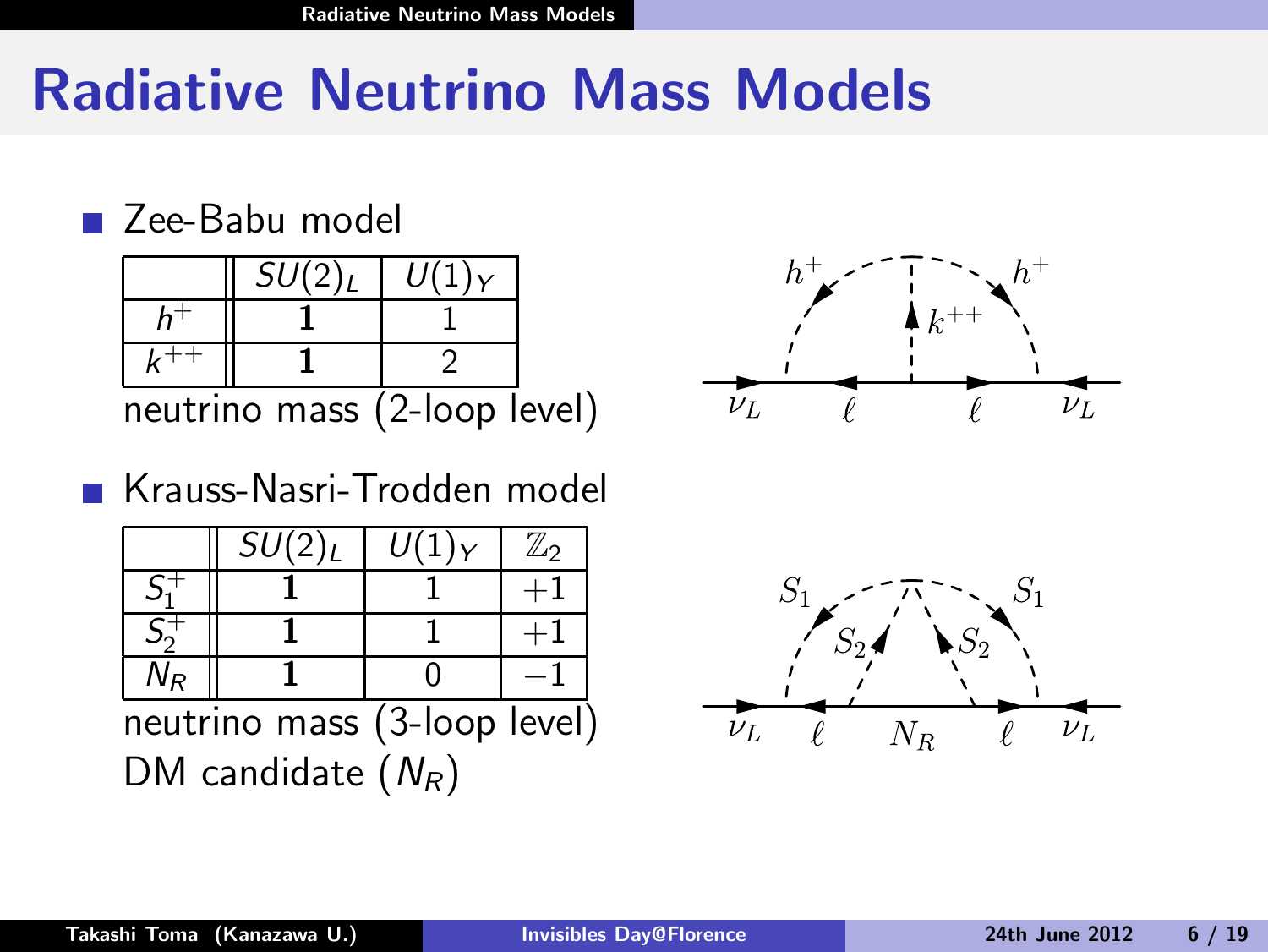# The Model

New particles

| $SU(2)_L$ | $U(1)_Y$ | /∠∩ |
|-----------|----------|-----|
|           |          |     |
|           |          |     |

- Neutrino mass generation at 1-loop level
- **Include DM candidate**

$$
\mathcal{L} = (D_{\mu}\eta)^{\dagger} (D^{\mu}\eta) + \overline{N_i} i\partial \hspace{0.1cm} N_i - \frac{M_i}{2} \overline{N_i^c} N_i + h_{\alpha i} \overline{\ell_{\alpha}} \eta^{\dagger} N_i + \text{h.c.} - \mathcal{V}(\phi, \eta)
$$
  

$$
\mathcal{V}(\phi, \eta) = m_{\phi}^2 |\phi|^2 + m_{\eta}^2 |\eta|^2 + \frac{\lambda_1}{2} |\phi|^4 + \frac{\lambda_2}{2} |\eta|^4
$$
  

$$
+ \lambda_3 |\phi|^2 |\eta|^2 + \lambda_4 (\phi^{\dagger} \eta) (\eta \phi) + \frac{\lambda_5}{2} [(\phi^{\dagger} \eta)^2 + (\eta^{\dagger} \phi)^2]
$$
  

$$
\langle \phi^0 \rangle \qquad \langle \phi^0 \rangle \qquad \text{When } \lambda_5 \ll 1
$$

3

 $i=1$ 



2 $\lambda_5 h_{\alpha i} h_{\beta i} \braket{\phi^0}^2$  $\left(4\pi\right)^2$  M<sub>i</sub>

 $\left( m_{\nu}\right) _{\alpha\beta}\simeq\sum$ 

 $I\left(\frac{M_i^2}{M_{\eta}^2}\right)$ 

 $\setminus$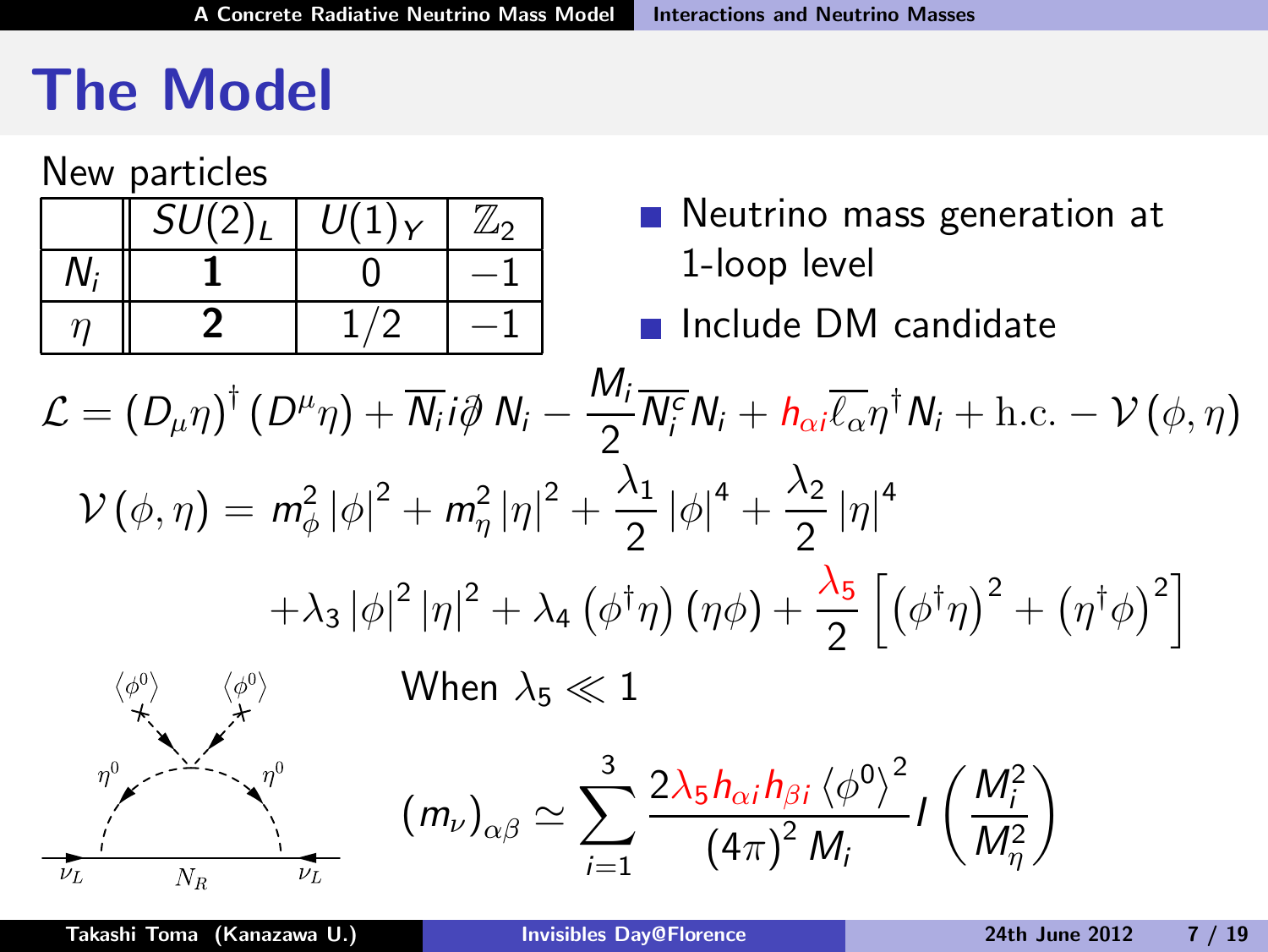The structure of the neutrino mass matrix is determined by the Yukawa matrix  $h_{\alpha i}$ .

The flavor structure:

$$
h_{\alpha i} = \left(\begin{array}{ccc} \epsilon_1 & \epsilon_2 & h'_3 \\ h_1 & h_2 & h_3 \\ h_1 & h_2 & -h_3 \end{array}\right), \quad \epsilon_i \ll h_i
$$

 $\epsilon_i$  are understood as deviations from the Tri-bimaximal mixing.  $\rightarrow \sin^2 \theta_{12} = \frac{1}{3} + \epsilon$ ,  $\sin^2 \theta_{23} = \frac{1}{2} + \epsilon'$ ,  $\sin^2 \theta_{13} = 0 + \epsilon''$ .  $U_{PMNS}^T m_\nu U_{PMNS} = \text{diag}(m_1, m_2, m_3)$ 

Non-diagonal flavor structure  $\leftrightarrow$  Lepton Flavor Violation

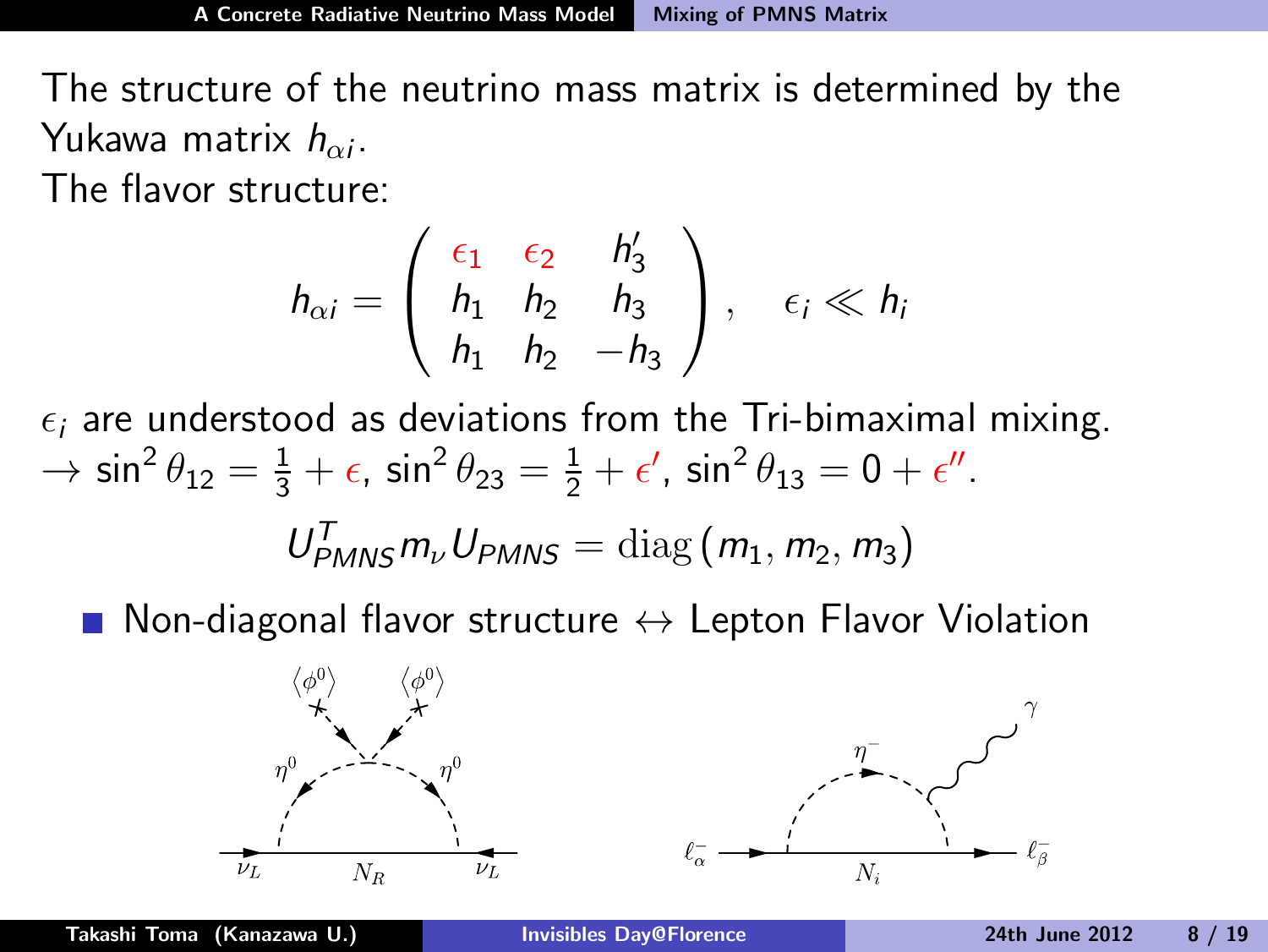# Constraints from LFV



$$
\text{Br}\left(\ell_\alpha \to \ell_\beta \gamma\right) = \frac{3\alpha_{\text{em}}}{64\pi G_F^2 M_\eta^4} \left| \sum_{i=1}^3 h_{\alpha i}^* h_{\beta i} F_2 \left(\frac{M_i^2}{M_\eta^2}\right) \right|^2 \text{Br}\left(\ell_\alpha \to \ell_\beta \nu_\alpha \overline{\nu}_\beta\right)
$$

where  $Br(\mu \to e \nu_{\mu} \overline{\nu}_{e}) \simeq 1$ ,  $Br(\tau \to \mu \nu_{\tau} \overline{\nu}_{\mu}) \simeq 0.174$ ,  $Br(\tau \to e\nu_\tau \overline{\nu}_e) \simeq 0.178.$ 

 $\rightarrow$  the Yukawa couplings  $h_{\alpha i}$  should be small.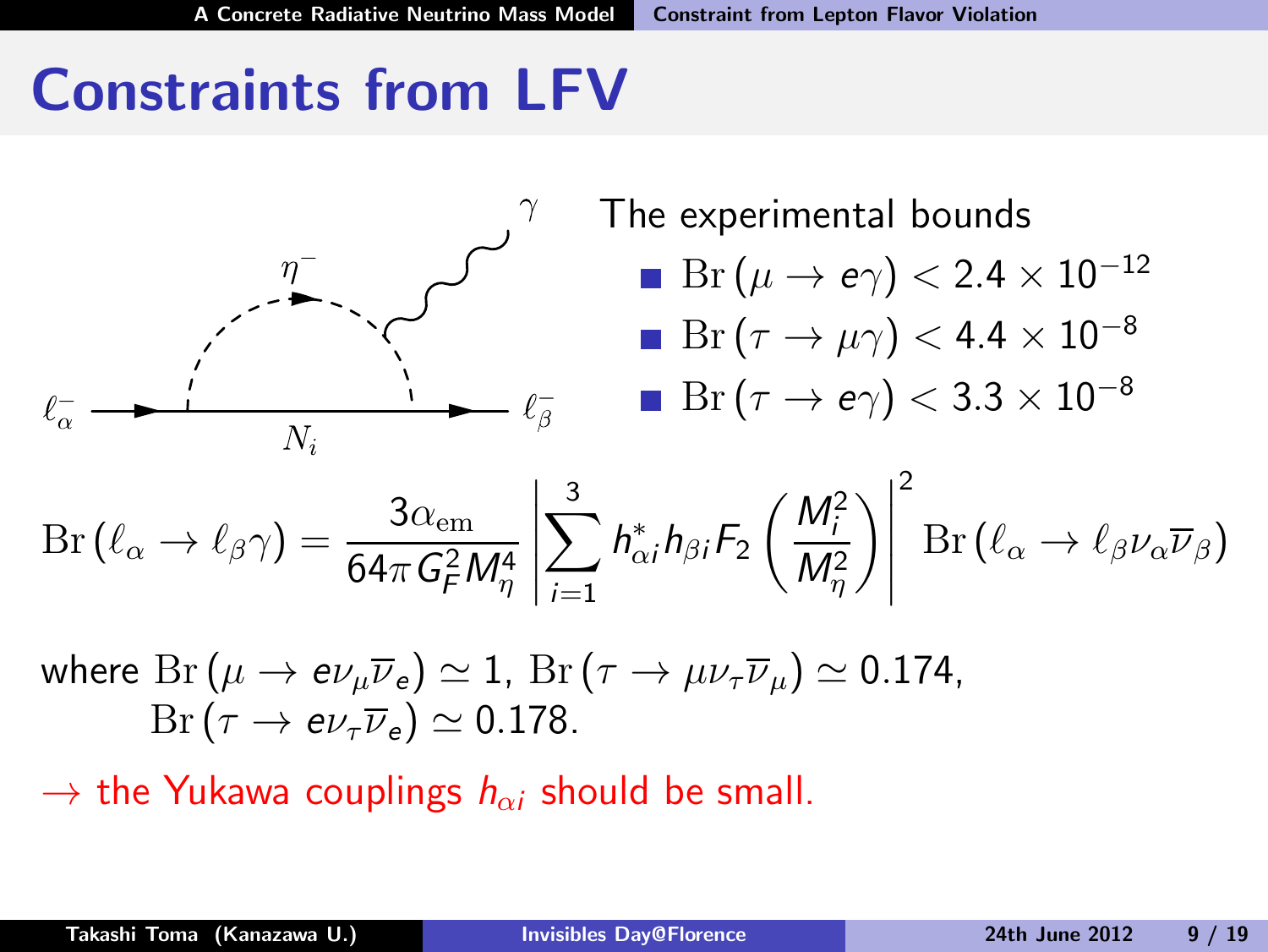### Constraint from DM Relic Abundance

The lightest right-handed neutrino  $N_1$  is assumed to be DM candidate.

- **The channel:**  $N_1N_1 \rightarrow \ell_{\alpha}\overline{\ell_{\beta}}$ Expansion in terms of  $v^2$ ,  $\sigma v = a + bv^2 + \mathcal{O}(v^4)$
- $\blacksquare$  Fermionic DM has often helicity suppression.

■ The annihilation cross section has no s-wave due to helicity suppression.

$$
\sigma v = \sum_{\alpha=e}^{\tau} \frac{|h_{\alpha 1}|^4}{24\pi} \frac{M_1^2 \left(M_1^4 + M_\eta^4\right)}{\left(M_1^2 + M_\eta^2\right)^4} v^2 \propto v^2
$$

 $\rightarrow$  the Yukawa couplings  $h_{\alpha i}$  should be large.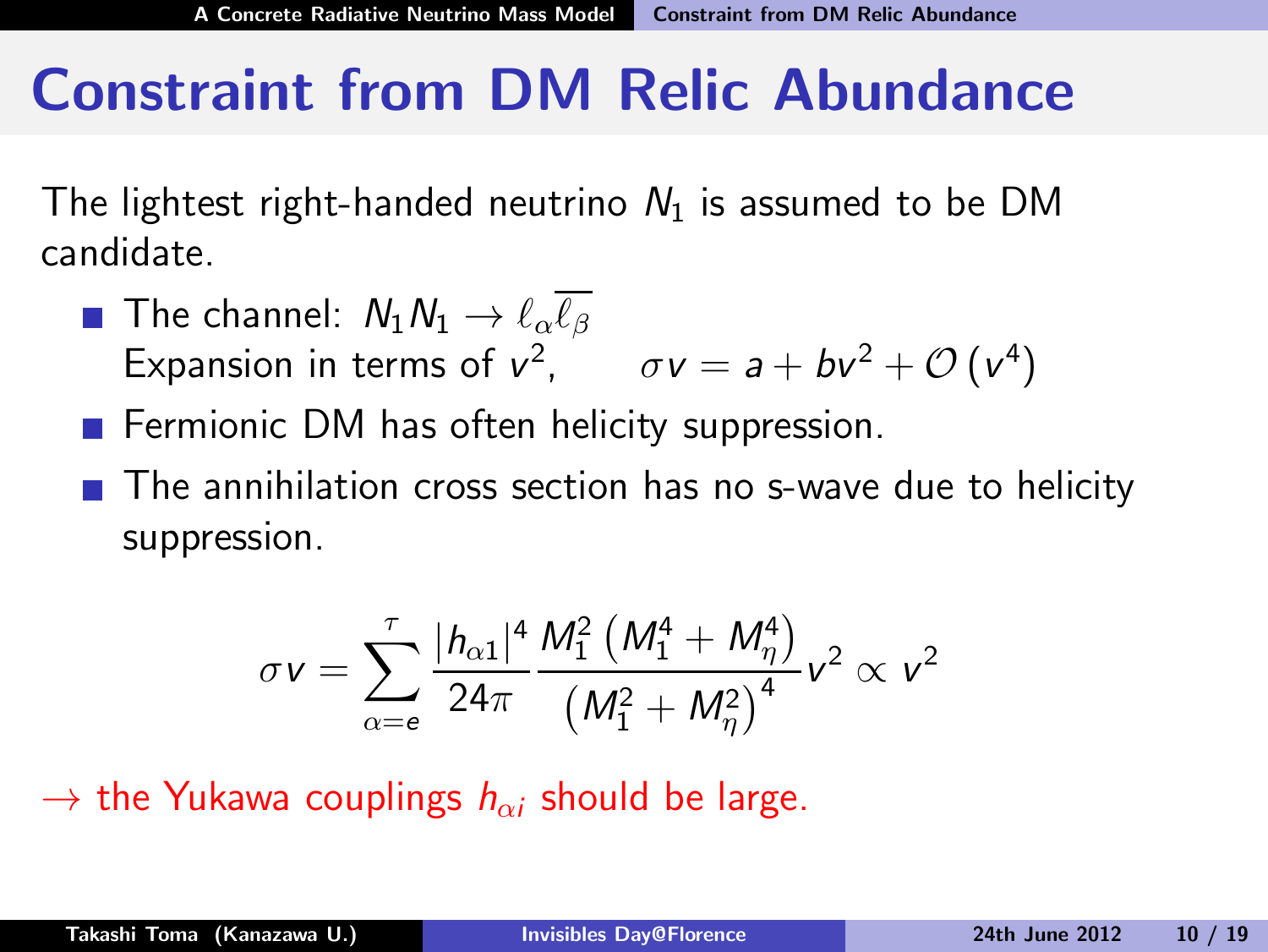# Coannihilation of DM

If  $N_2$  is degenerated with  $N_1$  ( $M_1 \approx M_2$ ), they can coannihilate:



- The effective annihilation cross section  $\sigma_{\text{eff}}$  includes  $N_1N_2 \rightarrow \ell_{\alpha}\overline{\ell_{\beta}}$ ,  $N_2N_2 \rightarrow \ell_{\alpha}\overline{\ell_{\beta}}$ .
- **s** s-wave appears due to the coannihilation prcess  $N_1N_2 \rightarrow \ell_{\alpha}\overline{\ell_{\beta}}$  if the Yukawa  $h_{\alpha i}$  are complex.

 $\sigma_{\text{eff}}\,\mathsf{v} = \mathsf{a}_{\text{eff}} + \mathsf{b}_{\text{eff}}\,\mathsf{v}^2$ ,  $\mathsf{a}_{\text{eff}} \propto \text{Im}\left(\mathsf{h}_1^*\mathsf{h}_2\right) \neq 0$ .

 $\rightarrow$  Possible to be consistent with LFV and DM relic abundance.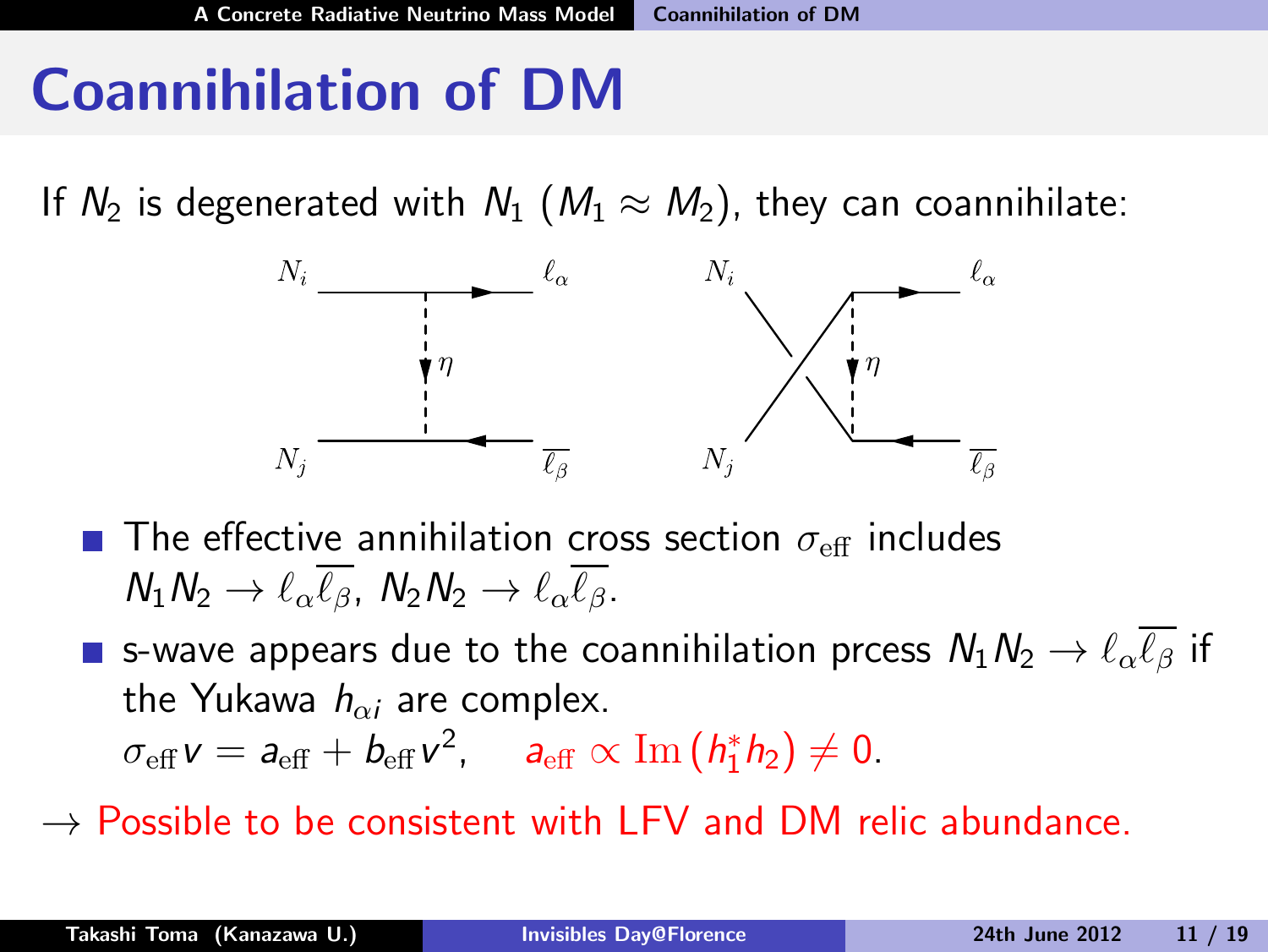



Perturbativity  $|h_i| < 1.5$ DM relic abundance  $\Omega h^2 \sim 0.1$ 

$$
\xi\equiv {\rm Im}\left(h_1^*h_2\right)
$$

A: 2.00  $< M_n/M_1 < 9.80$ B:  $1.20 < M_n/M_1 < 2.00$ C:  $1.05 < M_n/M_1 < 1.20$ D:  $1.00 < M_n/M_1 < 1.05$ 

Region of A and B  $\rightarrow$  coannihilation of  $N_1$  and  $N_2$ Region of C and D  $\rightarrow$  coannihilation of  $N_1$ ,  $N_2$  and  $\eta$ 

Takashi Toma (Kanazawa U.) [Invisibles Day@Florence](#page-0-0) 24th June 2012 12 / 19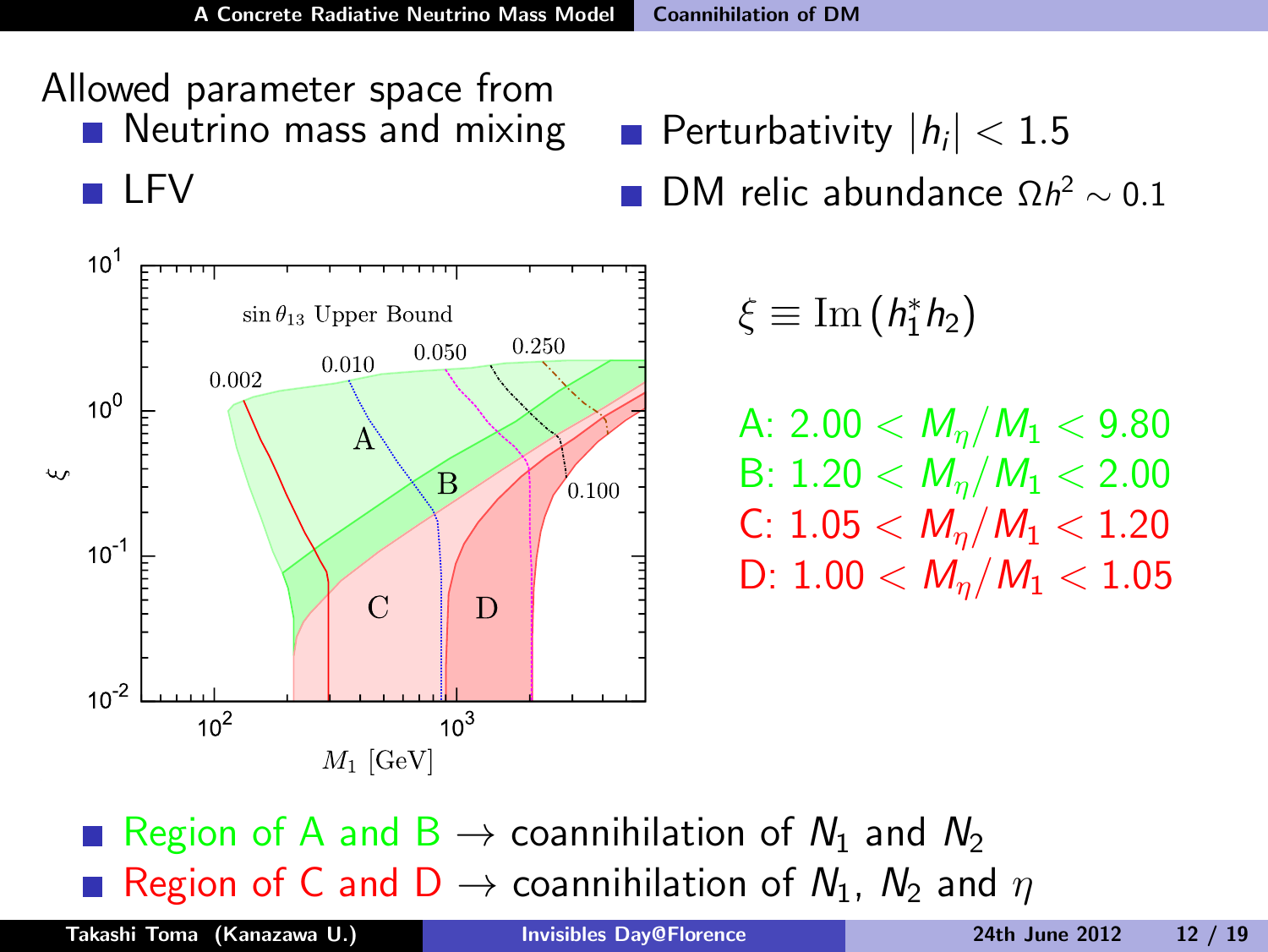# Direct Detection



- Nuclei are made of quarks.  $\rightarrow$  Interactions with quarks are important.
- Many direct detection experiments are performed. XENON100, CDMSII, DAMA, CoGeNT, CRESST, KIMS etc.

Detection Rate

$$
\frac{dR}{dE_R} = \sum_{\text{nuclei}} \frac{\rho_\odot}{m_{DM}} \frac{1}{m_{\text{det}}} \int_{v>v_{\text{min}}} \frac{d\sigma}{dE_R} v f_\odot \left(\mathbf{v} + \mathbf{v}_e\right) d^3v
$$

 $d\sigma/dE_R$ : cross section (Particle physics dependence)  $\rho_{\odot}$ , v: DM local density, velocity (Astrophysics dependence)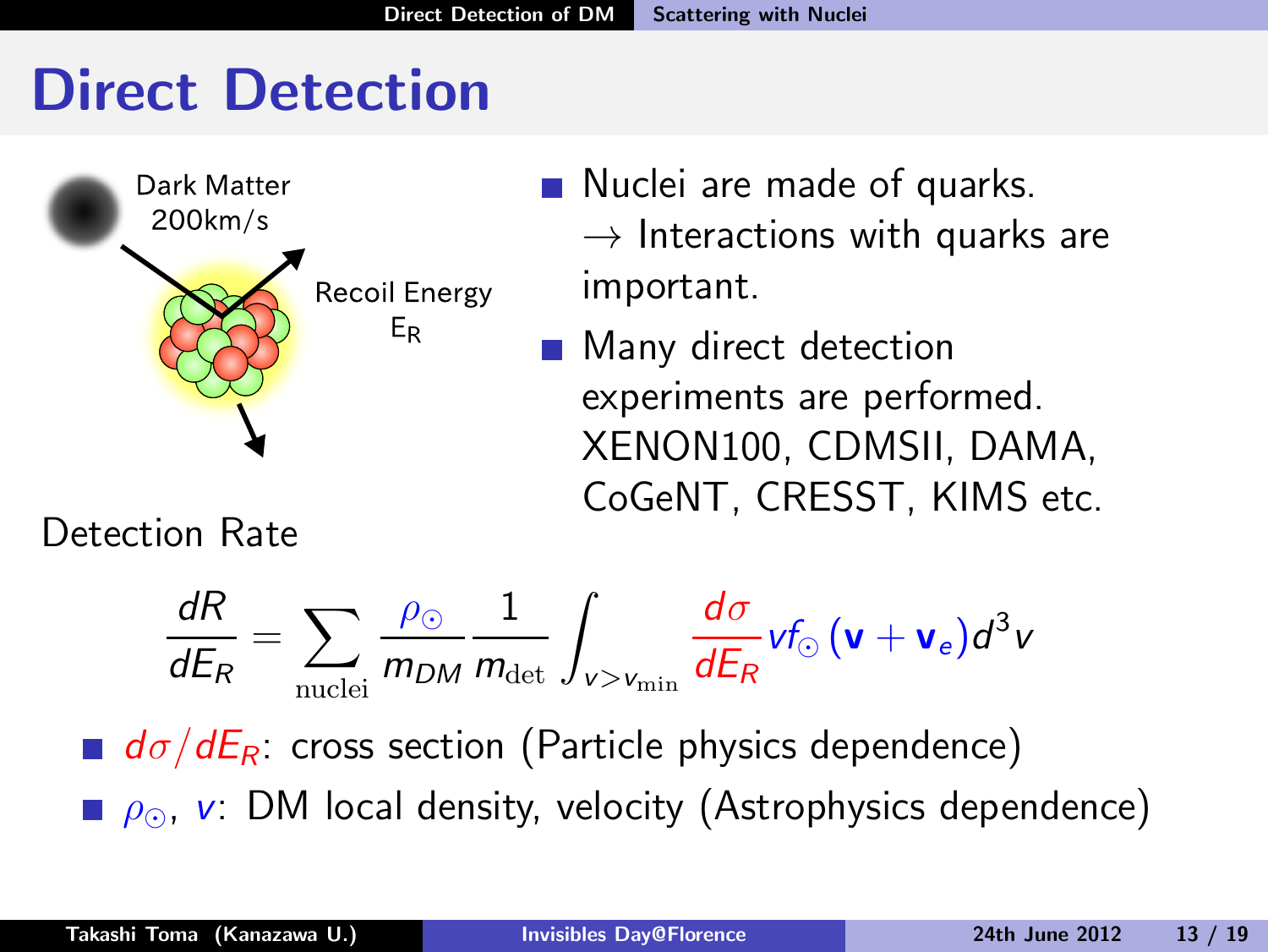- Elastic scattering  $N_1A \rightarrow N_1A$  is highly suppressed.
- $\blacksquare$  Scattring with nuclei occurs inelastically in the model like  $N_1A \rightarrow N_2A$ .
- We need the effective coupling of  $N_1N_2\gamma$ .



 $\mathcal{L}_{\text{eff}} = i a_{12} \overline{N_2} \gamma^{\mu} N_1 \partial^{\nu} F_{\mu\nu} + i \left( \frac{\mu_{12}}{2} \right)$ 2  $\int \overline{N_2} \sigma^{\mu\nu} N_1 F_{\mu\nu} + i c_{12} \overline{N_2} \gamma^\mu N_1 A_\mu$ 

There are three types of interactions.

$$
a_{12},\ \mu_{12},\ c_{12}\propto \xi \equiv {\rm Im}\left(\textit{h}_{2}^{\ast}\textit{h}_{1}\right)
$$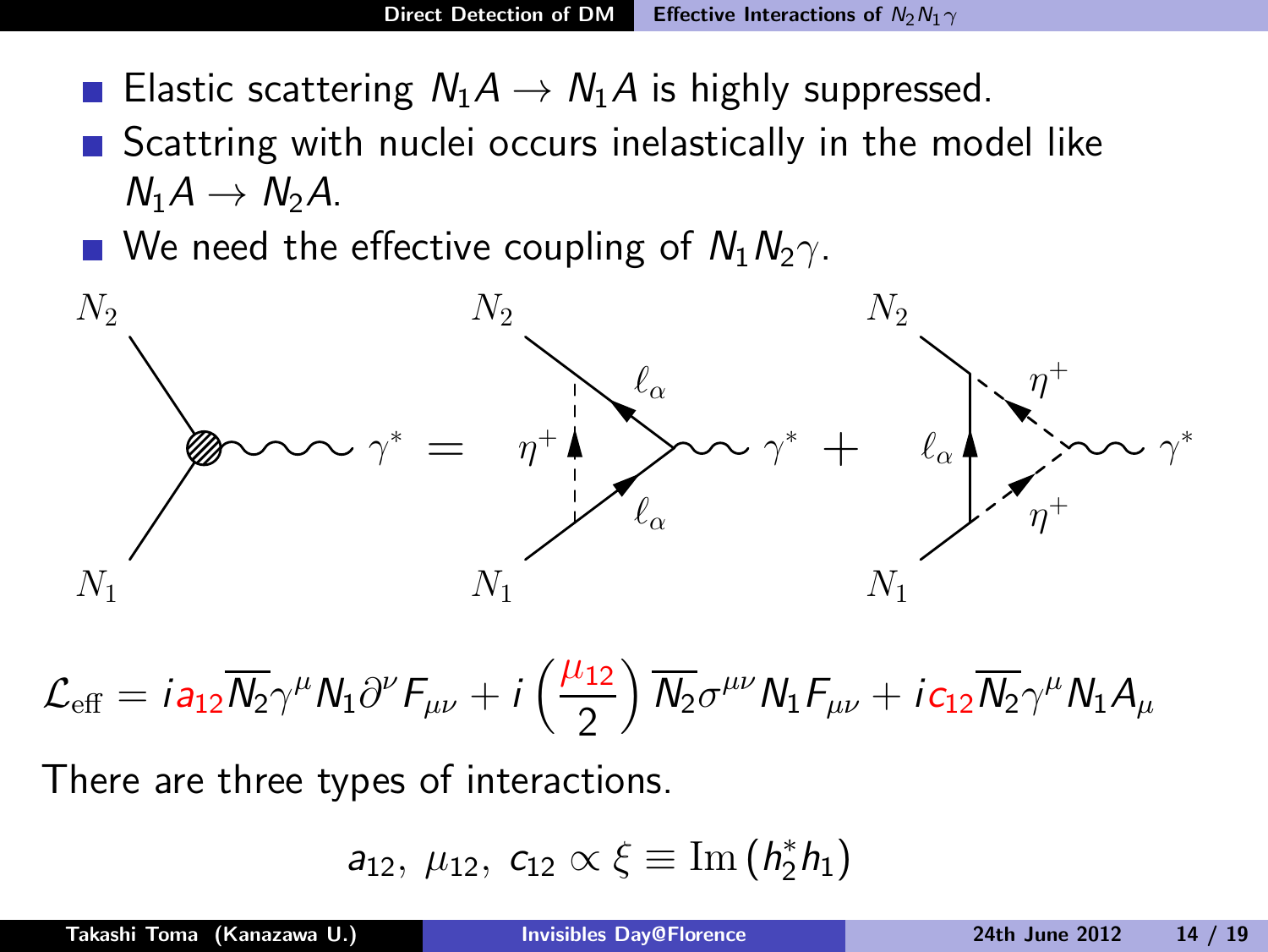Scattering with nuclei



- Scattering with nuclei inelastically occurs.
- **Propagete a photon with small transter energy**  $E_R$ **.**
- Three types of cross sections are obtained.
	- Charge-Charge coupling:  $\sigma_{CC}\propto g_{DM-\gamma}^2 Z^2$
	- Dipole-Charge coupling:  $\sigma_{DC} \propto \mu_{12}^2 Z^2$   $\sigma_{CD}$  is suppressed.

Dipole-Dipole coupling:  $\sigma_{DD} \propto \mu_{12}^2 \mu_N^2$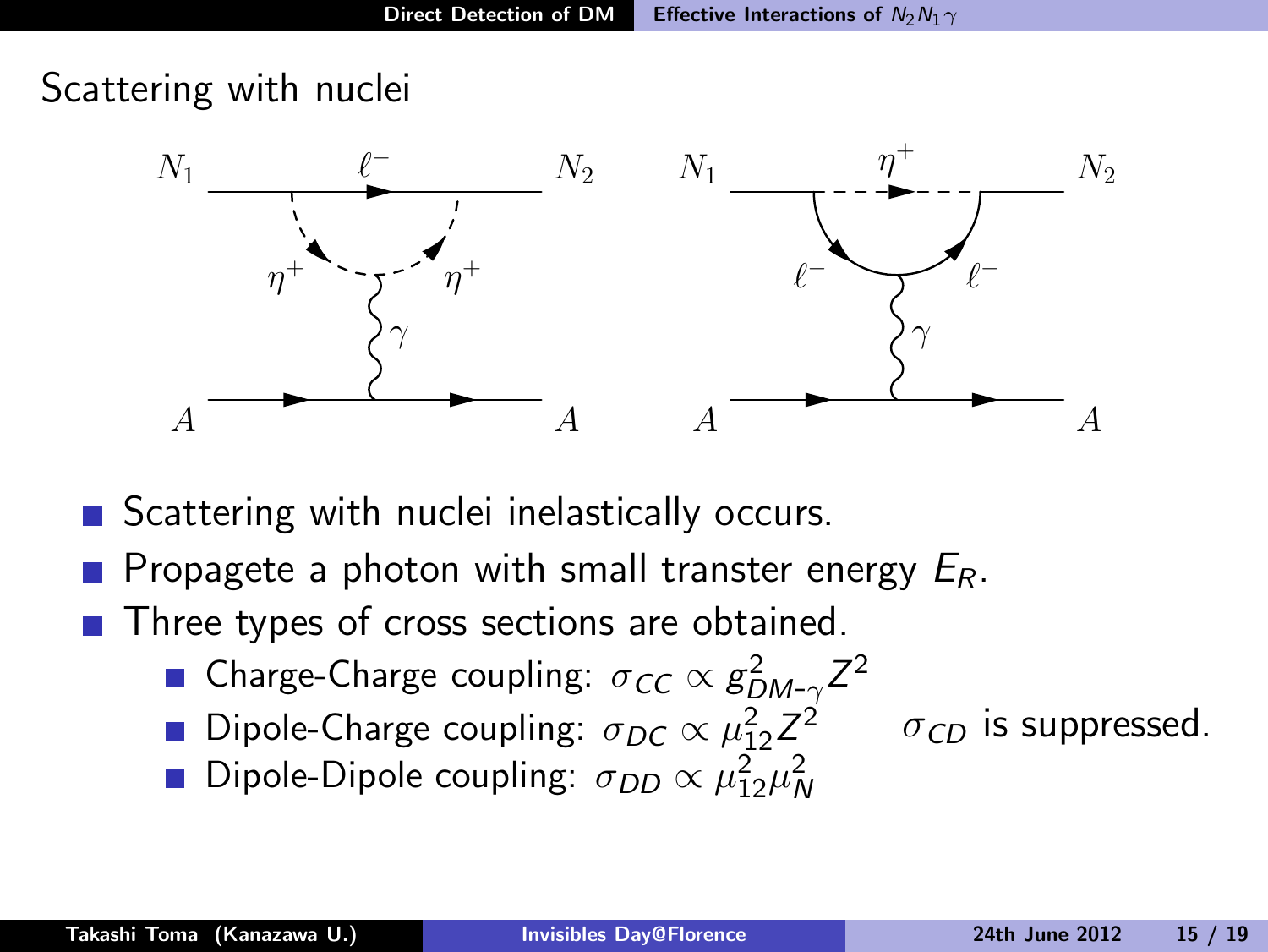Comparison of the couplings for  $M_n/M_1 = 1.5$ 



CC coupling is dominant for rather small mass range. DD coupling is larger than DC coupling for DAMA and KIMS.  $\rightarrow$  dependence of  $\mu_N$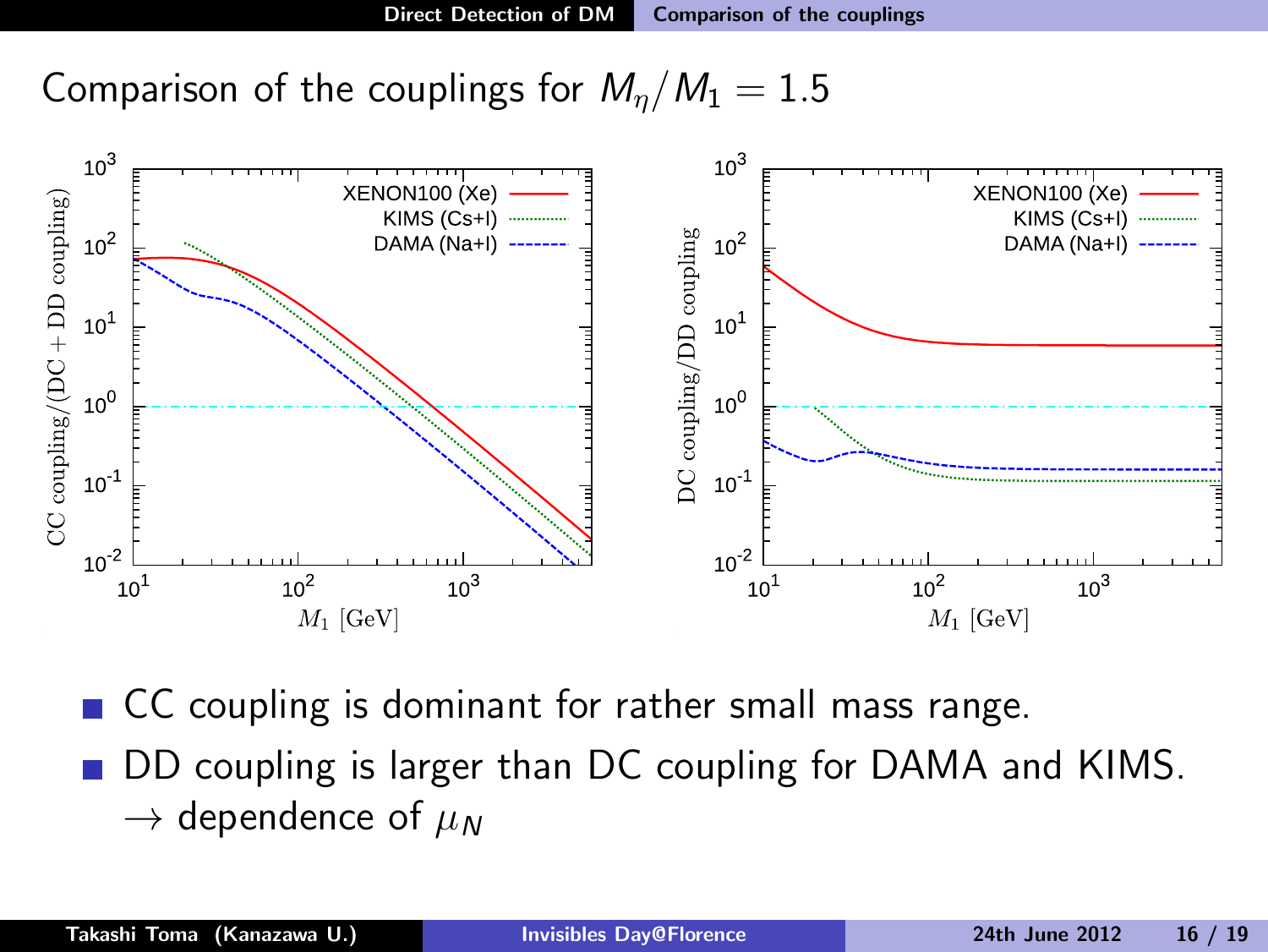

■ The inelastic cross section (CC coupling) is enhanced if DM and  $\eta$  are highly degenerated (light blue region).

- $\rightarrow$  the behavor of the loop function in the effective couplings.
- Some parameter space can be verified by XENON1T.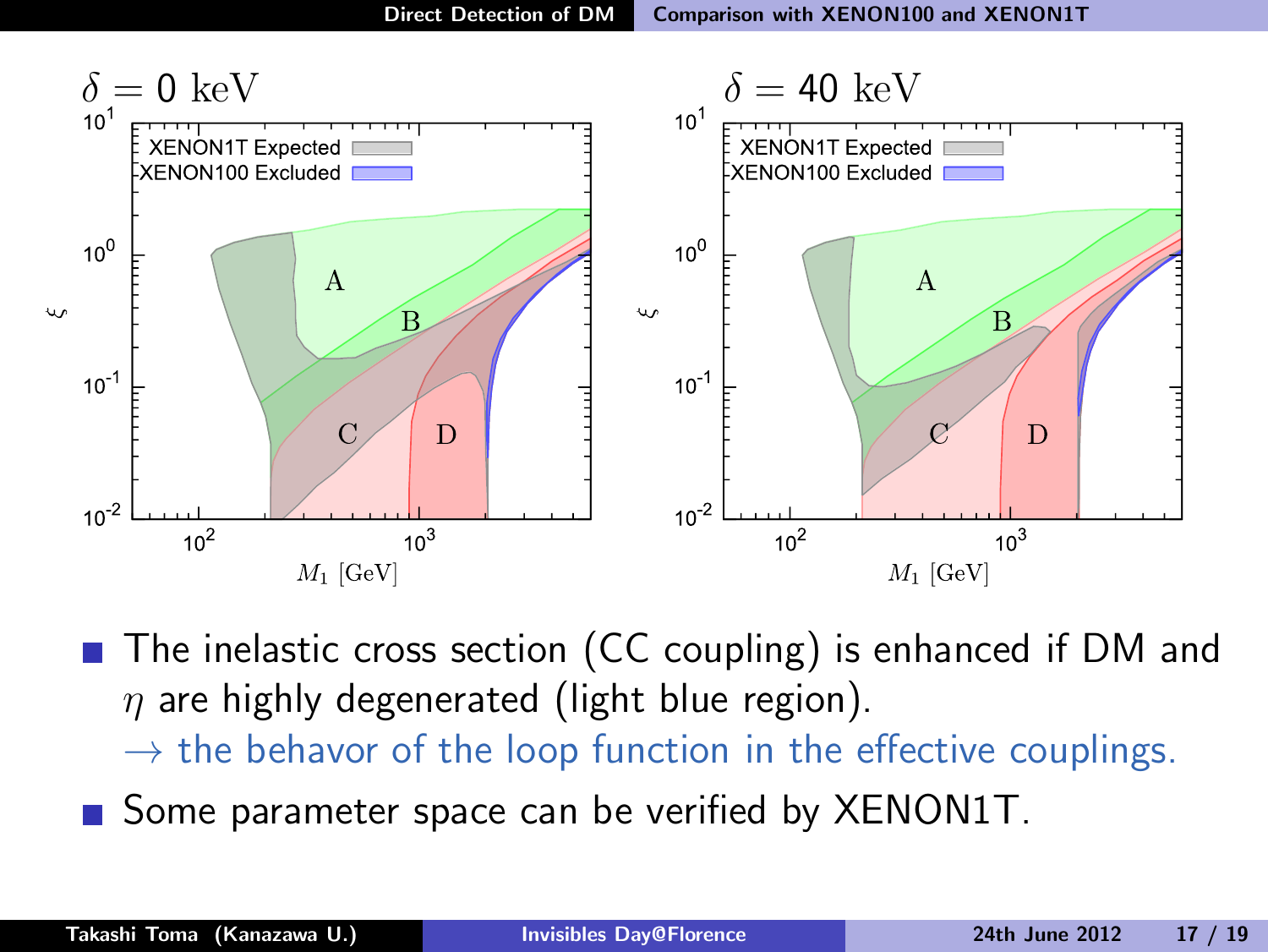# Summary

- **1** Some radiative neutrino mass models connect neutrino masses with the existence of DM
- 2 Coannihilation plays an important role to obtain large effective annihilation cross section.
- **3** Due to small mass difference between  $N_1$  and  $N_2$ , DM can scatter with nuclei inelastically even if the DM is leptophilic.
- **4** Verification by XENON1T is possible if mass difference is small enough.